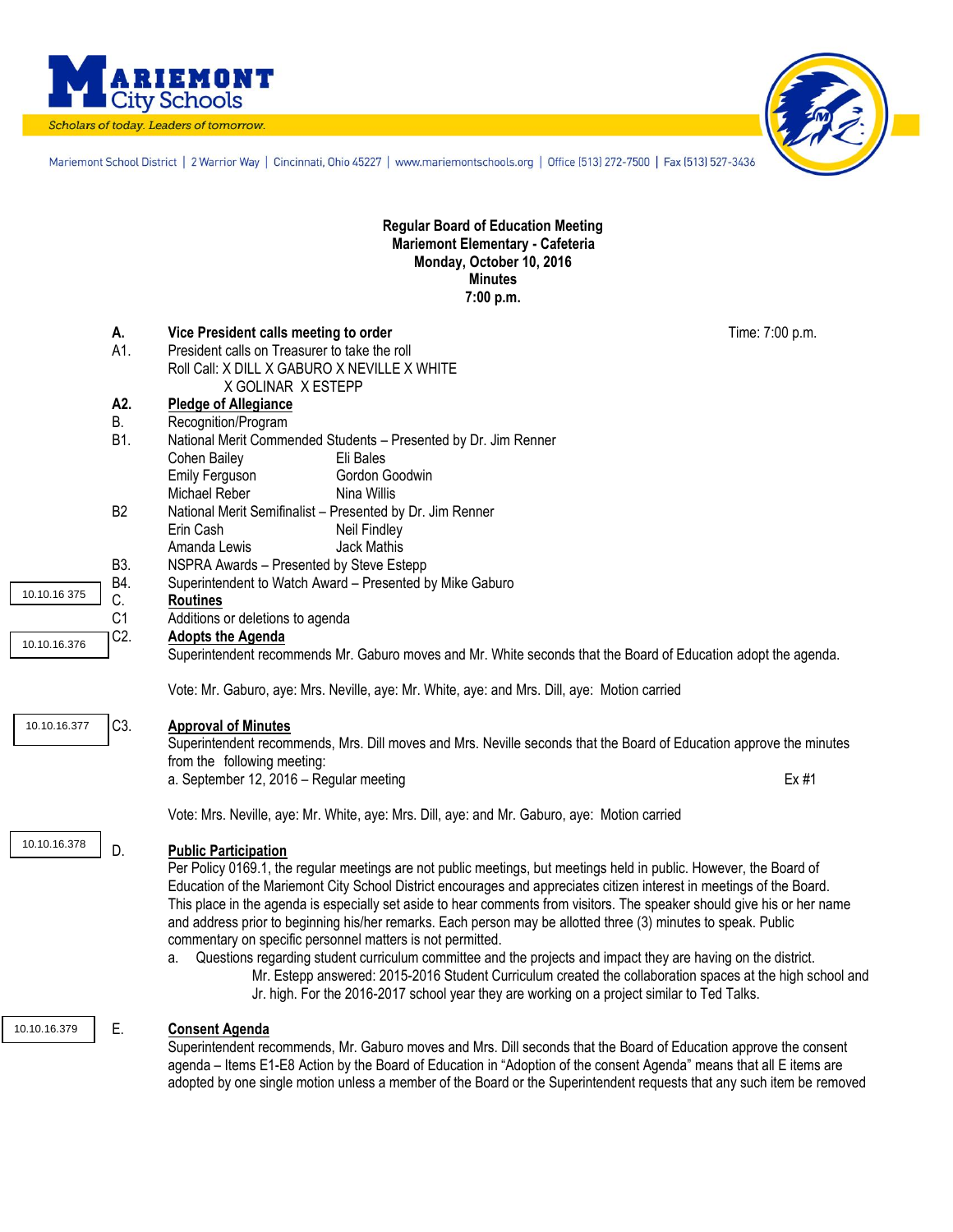|            |                                                                                                                            |                                                     | from the consent agenda and voted upon separately. Employments, where applicable, are contingent upon 1) Verification of<br>education and experience, 2) Proof of proper certification, and 3) Positive results from a background check. |             |                                    |  |
|------------|----------------------------------------------------------------------------------------------------------------------------|-----------------------------------------------------|------------------------------------------------------------------------------------------------------------------------------------------------------------------------------------------------------------------------------------------|-------------|------------------------------------|--|
| E1.        |                                                                                                                            | Approve the following Classified Personnel Actions: |                                                                                                                                                                                                                                          |             |                                    |  |
|            | Employment<br>a.<br>Jenna Turner                                                                                           | Special Education Aide - Kdg./1 <sup>st</sup> gr.   | ME                                                                                                                                                                                                                                       |             | $Ex$ #2                            |  |
| E2.        | Grant Continuing Contract Status - Certified                                                                               |                                                     |                                                                                                                                                                                                                                          |             | Ex #3                              |  |
| E3.        | Summer Academy - Stipends                                                                                                  |                                                     |                                                                                                                                                                                                                                          |             | Ex #4                              |  |
| E4.        |                                                                                                                            |                                                     | Approve the Supplementals effective for the 2016-2017 school year. All are 100% level unless otherwise indicated.                                                                                                                        |             | Ex #5                              |  |
| E5.<br>E6. | Approve the hiring of athletic workers for the 2016-2017 school year.<br>Approve the homecoming chaperones for 2016-2017   |                                                     |                                                                                                                                                                                                                                          |             | Ex #6<br>Ex #7                     |  |
| E7.        | Emily Colpi<br><b>Michael Hewitt</b><br>Elizabeth Briggs<br>Weili Jin<br>Approve the hiring of Warriors BEyond Instructors |                                                     |                                                                                                                                                                                                                                          |             |                                    |  |
|            | <b>Faith Mott</b>                                                                                                          | Piano teacher                                       | \$480.00                                                                                                                                                                                                                                 |             |                                    |  |
|            | Tami Croll<br>Annie Hobson                                                                                                 | Sub Piano teacher<br>Sub Piano teacher              | as needed<br>as needed                                                                                                                                                                                                                   |             |                                    |  |
|            |                                                                                                                            |                                                     |                                                                                                                                                                                                                                          |             |                                    |  |
| E8.        | (up to \$200.00 per credit hour and a maximum of 8 credits per contract year).<br>a. Approvals                             |                                                     | Employee Pre-Approval Request/Reimbursement for college Credits according to Policy 1445,3245,4545.                                                                                                                                      |             |                                    |  |
|            | Name                                                                                                                       | Bldg.                                               | Course                                                                                                                                                                                                                                   | Credits     |                                    |  |
|            | Suzie Lehman                                                                                                               | ME & TP                                             | Learning to learn: Student skills                                                                                                                                                                                                        |             |                                    |  |
|            | Jim Barr                                                                                                                   | <b>MJHS</b>                                         | for school & life - DL5847<br>Education of Individuals w exceptionalitics EDP 656 3                                                                                                                                                      | 3           | Ex #8<br>Ex #9                     |  |
|            |                                                                                                                            |                                                     | Assessment to legal issues EDP650A<br>Content methods & transition planning EDP650C<br>Literacy seminar: clinical EDP571                                                                                                                 | 3<br>3<br>3 |                                    |  |
|            | Tom Zaya<br>a. Reimbursements                                                                                              | TP                                                  | hands on math Real World Appl. ED4580                                                                                                                                                                                                    | 3 Ex #10    |                                    |  |
|            | Name                                                                                                                       | Bldg.                                               | Course                                                                                                                                                                                                                                   | Amount      |                                    |  |
|            | Julie Parker                                                                                                               | <b>TP</b>                                           | ED448kay16/Mindset: The new psychology of success                                                                                                                                                                                        |             | \$435.00 Ex #11                    |  |
|            | Jennifer Niezgoda                                                                                                          | ΤP                                                  | 6915Teacher's toolbox                                                                                                                                                                                                                    |             | \$559.00 Ex #12                    |  |
|            | Eileen Geis                                                                                                                | ME                                                  | EDUV 9930 Developing Curriculum<br>ED549 Differentiation It's not as hard as you think                                                                                                                                                   |             | \$695.00 Ex #13<br>\$252.00 Ex #14 |  |
|            | Abbie Lewis                                                                                                                | ME                                                  | Teaching math 522.21<br>Building Comp OL-760                                                                                                                                                                                             |             |                                    |  |
|            |                                                                                                                            |                                                     | 180 rethinking classroom mang. OL990                                                                                                                                                                                                     |             | \$1138.00 Ex #15                   |  |

Vote: Mr. White, aye: Mrs. Dill, aye: Mr. Gaburo, aye: and Mrs. Neville, aye: Motion carried

## F. **Action Agenda**

10.10.16.380

F1. Approve transportation agreement with Forest Hills School District for the 2016-2017 school year Ex #16

Motion by: Mr. Gaburo, second by Mrs. Neville that the board approves the transportation agreement with Forest Hills school district for the 2016-2017 school year.

Vote: Mrs. Dill, aye: Mr. Gaburo, aye: Mrs. Neville, aye: and Mr. White, aye: Motion carried